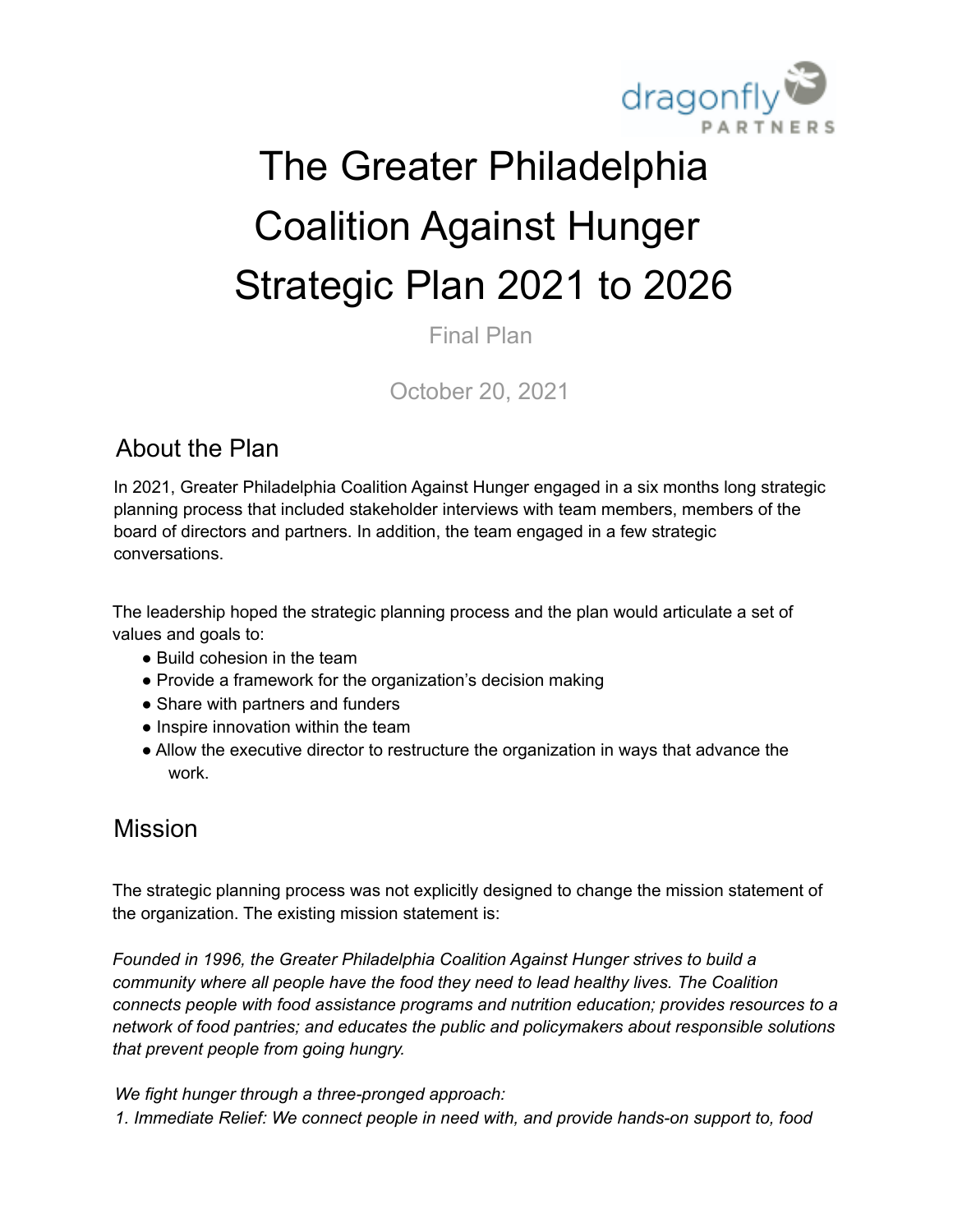*pantries and soup kitchens; and we provide close to 200,000 lbs of food for pantries each year! 2. Short-Term Relief: We help thousands of people apply for SNAP (food stamp) benefits through our SNAP Hotline, case management, and community outreach efforts. We participate in over 100 community events each year to reach people where they are, helping them connect to food and food resources, including summer meals.*

*3. Long-Term Relief: At the local state and federal levels we call for and support responsible policies that address the realities families face putting food on their tables.We advocate on behalf of those who face food insecurity to ensure that they have a voice in shaping responsible solutions to hunger in both local and national policy recommendations.*

Based on the strategic planning process, the consultant has pulled out the following statement that could provide the foundation for a new mission statement that is more succinct and clarifies the Coalition's overarching contribution to building food security. If the Coalition should decide to formally change the mission statement for the organization, we recommend that the Coalition work with a communications professional to test the ideas in the statement below and develop language that is accessible to all of the Coalition's constituents.

*The Greater Philadelphia Coalition Against Hunger's mission is to strengthen the social safety nets that build food security. We do this by:*

- *● Easing access for those who could benefit from existing social safety nets*
- *● Strengthening community-based institutions that provide food*
- *● Bringing the voices of people experiencing food insecurity to those with the power to enact change*

### Vision

The Coalition does not currently have a vision statement. A vision statement can act as a guiding star for an organization, especially during volatile times. The vision statement below emerged from this process. However, as with the mission statement, we recommend you work with a communications professional to find language that meets the needs of your constituents.

*We envision a future in which all communities in our region are guaranteed easy and consistent access to sufficient, safe, nutritious foods that meet their dietary and cultural needs to provide a strong foundation for well-being.*

# Problem Statement

Why does food insecurity exist?

Food Insecurity is Rooted in Systems of Oppression

As it exists today, food insecurity is a symptom of the combined impact of several systems of oppression. Systemic anti-Black racism has created a racial wealth divide in our nation that has grown with each generation. Black families have been systematically prevented from building wealth and income security - both necessary foundations for food security.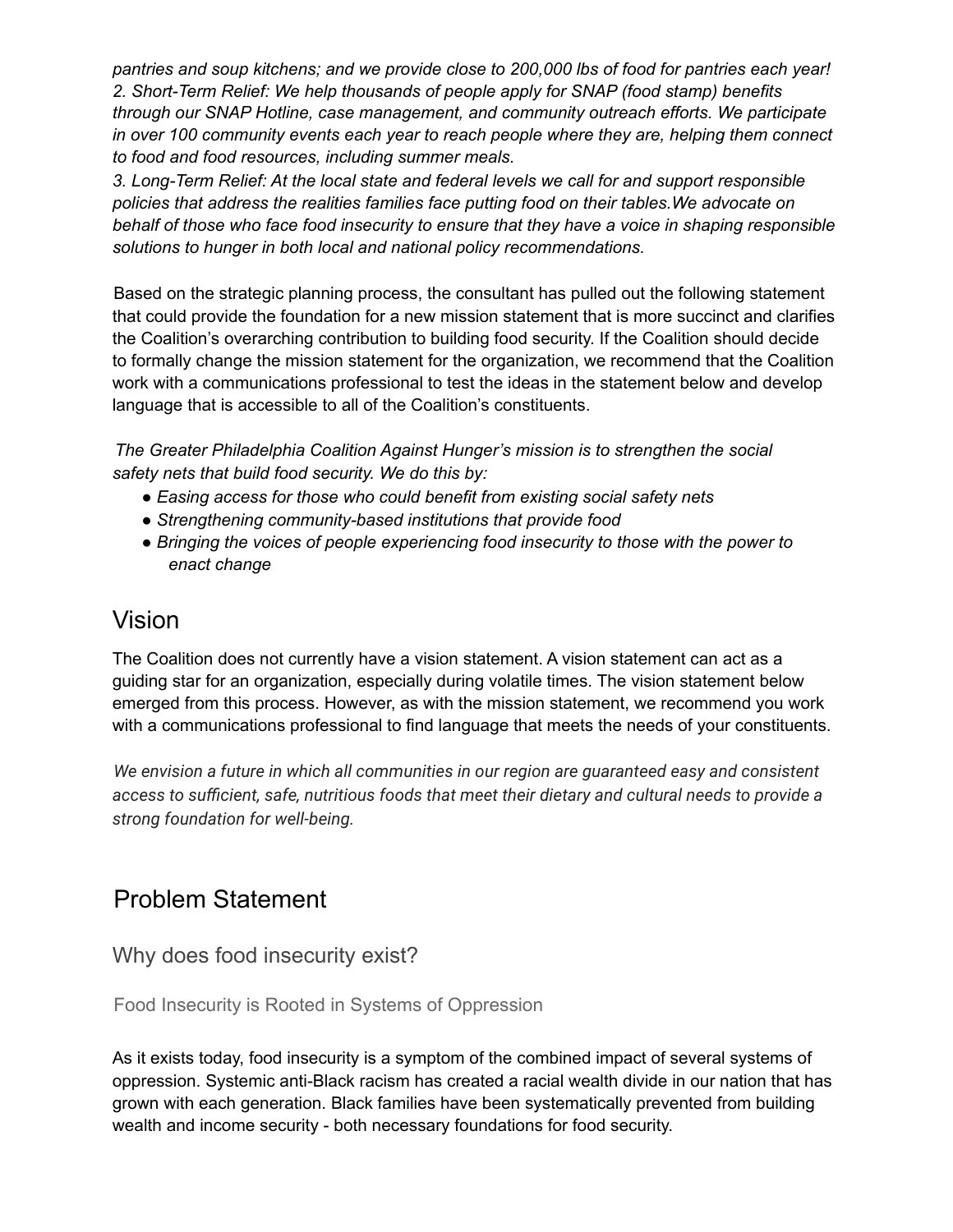In addition, rampant capitalism has fueled income inequality for people of all racial backgrounds. The majority of our country's wealth is held by a very small percentage of the population. The basic needs of a majority of people, including food access, are often sacrificed in order to build more wealth for a select few. Quality food distribution sites, such as grocery stores are most often located in middle- and upper-class neighborhoods, which results in a state of food apartheid that also corresponds with inequities grounded in race, income, and religious practices.

Sexism and patriarchal norms also have a role to play in food insecurity. Issues of gender parity in equal pay and equal access to employment remain deeply entrenched in our economy. Women remain primarily responsible for feeding their families. Many families that experience food insecurity are headed by single mothers. These women are often faced with impossible choices on how to allocate the limited dollars they have to care for their children.

Many people in these communities have internalized the negative stereotypes that society has perpetuated about their group. People blame themselves for their inability to get and retain stable employment and make ends meet. Systems of oppression have convinced people that they are responsible for pulling themselves up by their bootstraps. However, when you are raised in a community that is occupied by police, where the schools have been chronically under-resourced, and jobs that pay a living wage are scarce, you can do all the right things, and still struggle to put food on the table. In addition, a large number of people make too much money to qualify for benefits but not enough to pay for rent, food, transportation, utility bills and other basic needs.

#### Food Security Systems Are Inaccessible and Under Resourced

Many people who experience food insecurity know very little about the social safety nets that currently exist to build food security. These safety nets include public benefits such as SNAP, nutrition programs and the charitable food network. People face significant barriers when trying to access food. Safety nets are often difficult to navigate, insufficient to meet the need, only available to a subset of people who are food insecure, and don't prioritize nutritious food.

Locally the network of community-based food pantries and the people who run them do their best to try to meet the needs around them. However, leaders are often under-resourced and overworked unpaid volunteers. Food pantry and soup kitchen leaders cannot solve the issue of food insecurity alone. Luckily, there are numerous organizations in our region, large, medium and small, that are working on food justice in a variety of ways. At times, these organizations can be only loosely connected to one another. As such, the overall impact of these efforts is sometimes scattered and not as strong as it could be.

According to Feeding America, SNAP may deliver as much as nine times more food to people than the food bank network across the country. As such, we must remove barriers that prevent people from accessing SNAP. And we need to make sure that, at the local level, the first responders at pantries and soup kitchens have what they need to connect people to more long-term support. We need multiple ways for people to access food resources.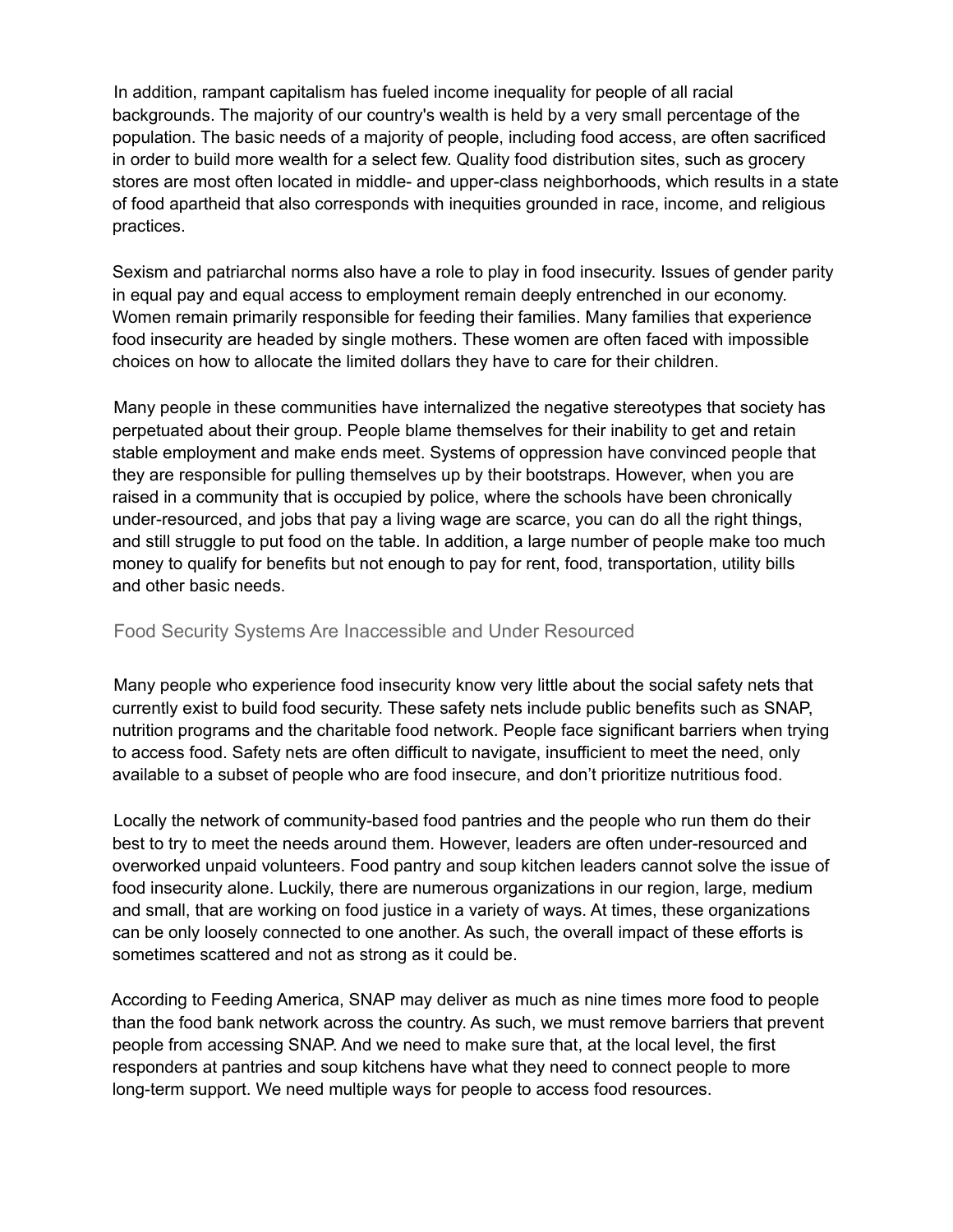Food insecurity is viewed by some state-wide policymakers as an "urban" problem. Others acknowledge that there may be constituents they represent who face poverty and food insecurity, but also believe that addressing food insecurity is not an appropriate role for the government to take on. It can be challenging to build political will to improve policies or administrative practices. Stories of people from their counties and pressure from their constituents is one approach that has been shown effective to shift the attitudes of legislators.

Within the city of Philadelphia, it is difficult for the network of under-resourced community-based organizations working to address food insecurity to exert their collective power to push for changes in the city that could expand access to food. In addition, the existing network lacks sufficient input from Immigrant communities, people with disabilities and other marginalized groups. As a result these voices are not brought to lawmakers engaged in this work.

## Values

Our values inform how we do our work, how we show up with clients, partners, and our community of dedicated supporters, and how we engage with each other as a team.

| <b>Our Core Values</b> |                                                                                                                                                                |  |
|------------------------|----------------------------------------------------------------------------------------------------------------------------------------------------------------|--|
| Advocacy               | We listen deeply to the people we work with.<br>We amplify the voices of the people we work with.                                                              |  |
| <b>Diversity</b>       | We actively seek out people from diverse backgrounds to be a part<br>of our organization.<br>We invite all people to share their perspectives and experiences. |  |
| Collaboration          | We intentionally seek out opportunities to connect with and learn<br>from people with different perspectives, approaches and roles.                            |  |
| <b>Mutual Care</b>     | We support all members of our community to prioritize care<br>for themselves and their families.                                                               |  |
| <b>Reliability</b>     | We consistently show up for our partners and clients and<br>are respected by our peers. We strive for excellence in all<br>we do.                              |  |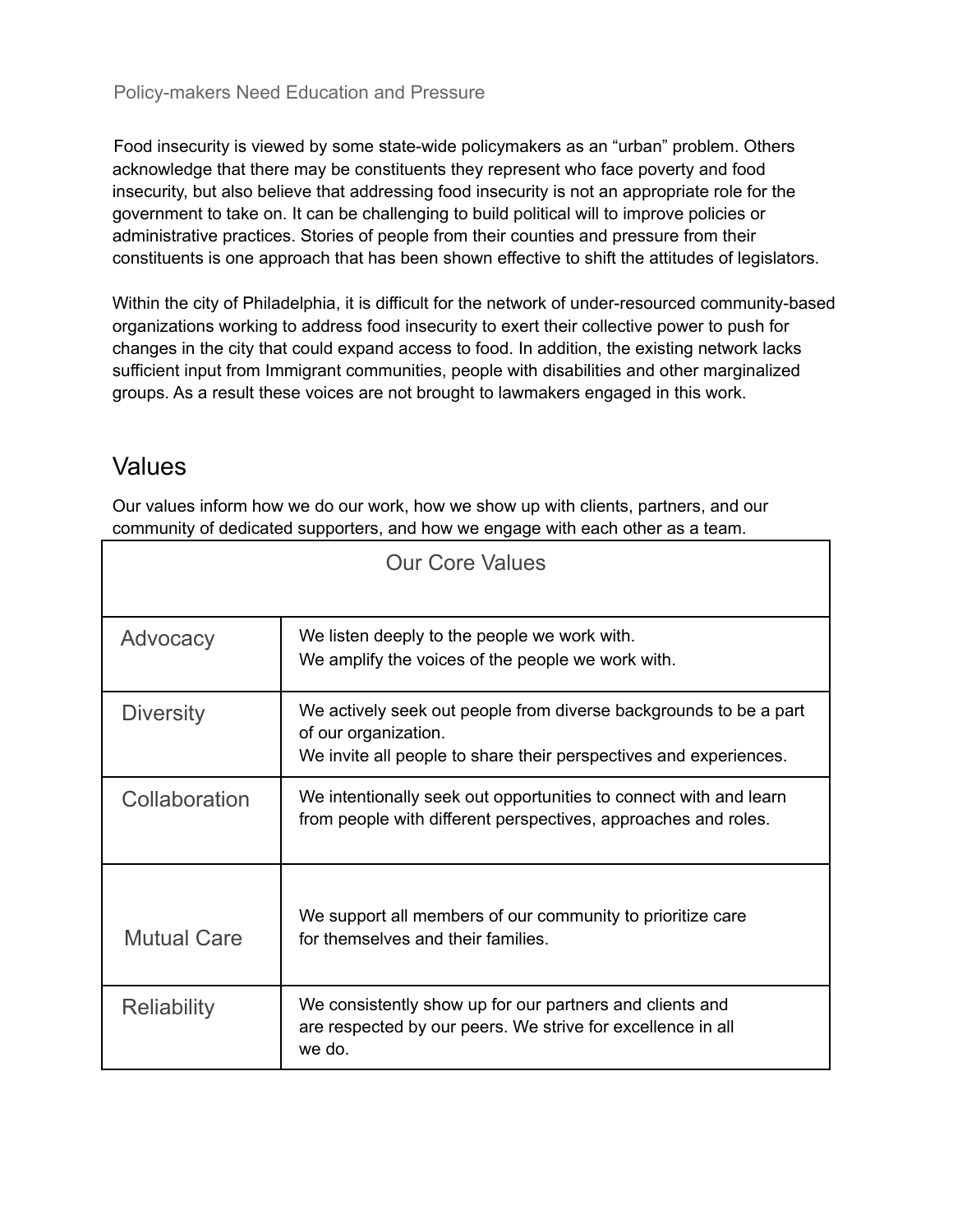# Areas for Growth

| <b>Aspirational Values</b>                                       |                                                                                                                                                                                                                                                                                                                      |
|------------------------------------------------------------------|----------------------------------------------------------------------------------------------------------------------------------------------------------------------------------------------------------------------------------------------------------------------------------------------------------------------|
| Empowerment                                                      | We want to deepen our investment in the leadership of people<br>who experience food insecurity and those who support them,<br>including our Coalition team and volunteers.                                                                                                                                           |
| Racial Justice,<br>Equity,<br>Inclusion, and<br><b>Belonging</b> | We want to increase our understanding of the systems of<br>oppression that cause food insecurity, and we want to build<br>skills and practices to be effective allies in movements for social<br>justice, equity, inclusion and belonging.                                                                           |
| Communication                                                    | We want to get better at communicating who we are. We want<br>community members to have a clear understanding of our work.                                                                                                                                                                                           |
| Learning                                                         | We want to build internal practices that allow us to learn from<br>our failures, our successes and to adapt.<br>We want to provide our team members with training and<br>other professional development opportunities that support<br>both their personal growth and improve the quality of the<br>Coalition's work. |
| Accountability                                                   | We want to follow through with our commitments to one another<br>as a team and to our community so that we consistently meet or<br>exceed expectations.<br>We want to be transparent about who we are, what we do well,<br>and what we are working on.                                                               |
| Innovation                                                       | We want to encourage creativity and experimentation to<br>find effective approaches as we confront problems.                                                                                                                                                                                                         |

# Strategic Goals

Strategic Goal 1: Increase the visibility of the Coalition in cross-sector coalitions

By 2023, the Coalition will be actively engaged in at least one cross-sector coalition (defined as coalitions that include a broad spectrum of organizations working in healthcare, government, business etc.) at the city level.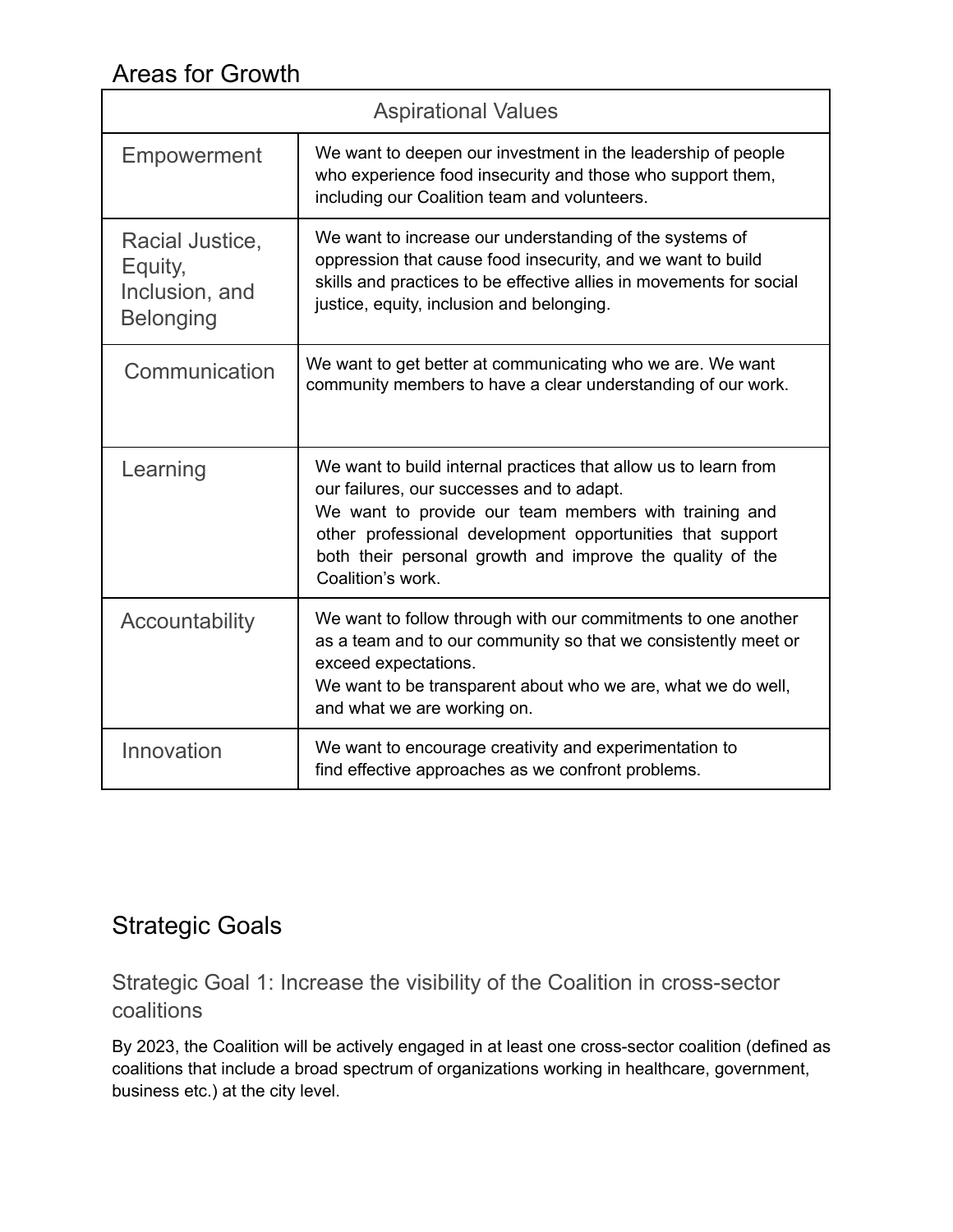By 2023, the Coalition will also be actively engaged in at least two cross-sector coalitions at the state level.

By 2024, the Coalition leverages the relationships it has built in these coalitions to support Strategic Goals 2, 3 & 4 and Internal Goal 5 described below.

Strategic Goal 2: Expand access to SNAP benefits to include more people from marginalized groups

By 2022, follow-up with SNAP hotline callers in new ways to strengthen our relationship with them, establish ongoing communication, and better meet their ongoing needs.

By 2022, begin to develop tools to measure the impact of the SNAP hotline

By 2023, the Coalition will leverage the relationships built in cross-sector coalitions to bring new resources (such as financial support, partnerships, and technology) to the SNAP hotline that will allow it to serve a wider cross-section of people.

By 2023, the Coalition will decrease barriers that prevent people from immigrant and refugee communities who qualify for benefits from accessing SNAP.

- Target community outreach to at least five organizations that serve immigrant and refugee communities in Philadelphia
- Train SNAP hotline staff and volunteers on how to collect information about specific barriers people from immigrant and refugee communities face when trying to access systems
- Partner with at least two of these organizations to ensure that existing food pantries and soup kitchens have what they need to serve these communities

By 2024, the Coalition will decrease barriers that prevent returning citizens who qualify for benefits from accessing SNAP.

- Target community outreach to at least five organizations that serve returning citizens in **Philadelphia**
- Train SNAP hotline team members and volunteers on how to collect information about specific barriers returning citizens face when trying to access systems
- Partner with at least two of these organizations to ensure that existing food pantries and soup kitchens have what they need to serve returning citizens

By 2025, the Coalition will decrease barriers that prevent people living with disabilities who qualify for benefits from accessing existing systems that build food security.

- Compile and distribute a list of food pantries that are accessible
- Target outreach activities to at least three community-based organizations that serve people with disabilities in Philadelphia
- Train SNAP hotline staff and volunteers on how to collect information about specific barriers people with disabilities face when trying to access systems
- Partner with at least two of these organizations to ensure that existing food pantries and soup kitchens have what they need to serve these communities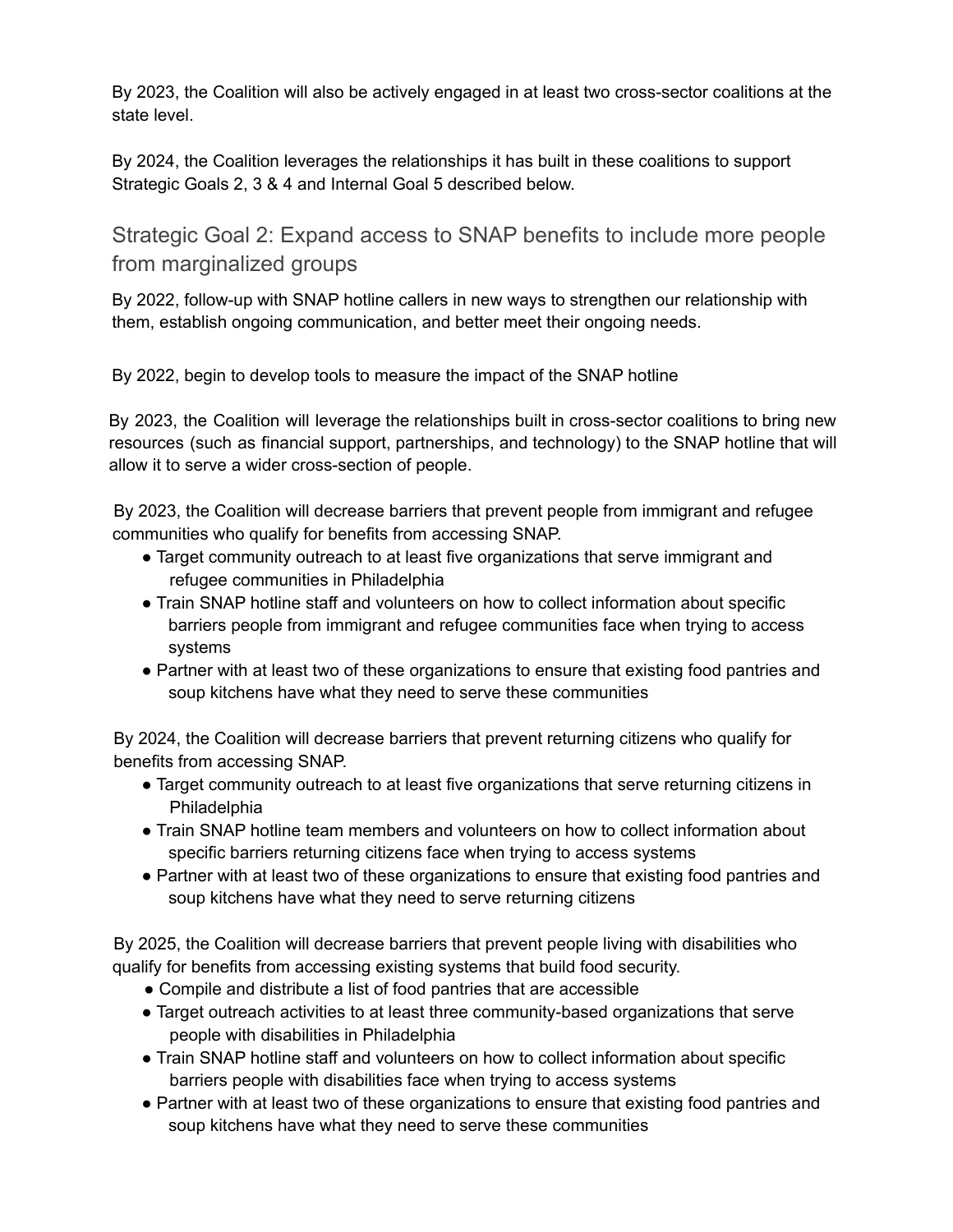By 2026, the Coalition will decrease barriers that prevent lesbian, gay, bisexual, transgender, questioning and intersex (LGBTQI) people who qualify for benefits from accessing existing systems that build food security.

- Target outreach activities to at least three community-based organizations that serve LGBTQI in Philadelphia
- Train SNAP hotline staff and volunteers on how to collect information about specific barriers LGBTQI people face
- Partner with LGBTQI organizations and support local food pantries and soup kitchens to be spaces that affirm and welcome LGTQI people

By 2027, the Coalition will increase the proportion of callers to our SNAP hotline who identify as immigrants, people living with disabilities or LGBTQI.

Strategic Goal 3: Empower VIP members to act collectively in service of the diverse needs of their communities.

By 2023, develop tools to measure the impact of participation in the VIP network on network member organizations and the communities that they serve.

By 2024, the VIP network includes community-based organizations from communities that are chronically under-resourced.

- Target outreach to at least five organizations that serve immigrant and refugee communities in Philadelphia
- Invite at least three community-based organizations that serve immigrant and refugee communities in Philadelphia to become part of the VIP Network
- Target outreach activities to at least three community-based organizations that serve people with disabilities in Philadelphia
- Invite at least one organization that serves people with disabilities to become part of the VIP network

By 2025, the expanded VIP network is actively engaged in mutual resource sharing, cross-training, and collective capacity building activities.

- Strengthen the relationships between network members
- Identify skills and resources that each organization has to offer
- Provide opportunities for cross-training
- Build network members' capacity to develop a set of shared goals
- Build network members' advocacy skills
- Build network members' knowledge and understanding of the SNAP program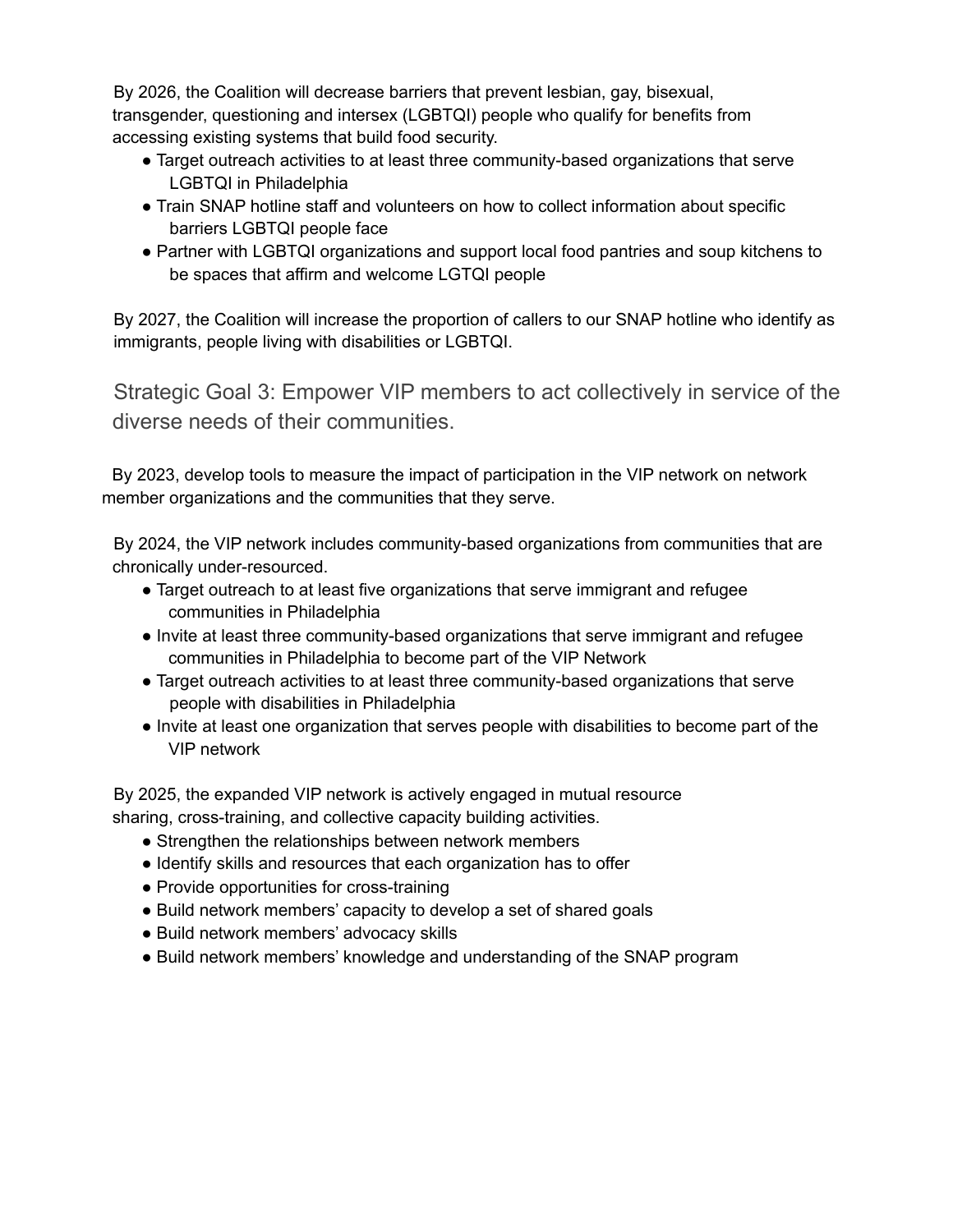Strategic Goal 4: Collaborate with partners to organize a story-driven statewide advocacy campaign that is grounded in strong policy analysis, is compelling to a cross-section of policymakers, supports the leadership of food insecure people, and leverages the Coalition's reputation as an information hub.

By 2023, conduct a policy analysis of current food policy, interpret findings, and develop a paper and companion education materials to utilize with partners and legislators. Use this analysis to identify specific issues or topics that could benefit from a story collection process to illustrate impacts.

By 2024, identify three to five organizational partners across the state, especially in counties that have movable Republican representation in the state legislature interested in supporting a joint story collection effort coordinated by the Coalition.

• Hire additional team members and cross-train all program team members in advocacy so that they are able to look out for and identify potential issues arising on SNAP hotline calls or within the VIP network to center a statewide campaign on.

By 2025, launch a campaign in collaboration with partners across the state that is compelling to a cross-section of policymakers, supports the leadership of food insecure people, and leverages the Coalition's reputation as an information hub.

- Recruit, train and compensate a small group of people from across the state who contributed stories to the story collection effort to participate in advocacy efforts.
- Organize listening sessions with key decision makers in government.

Strategic Goal 5: Deepen our team's understanding of root causes of food insecurity, food apartheid and food justice

By 2022, establish a working group on the team that is devoted to gathering information and convening conversations with the Coalition.

By 2023, develop a training module to utilize with new hires to ensure new staff are up to speed on what the team is talking about.

By 2024, team members should gather to review the strategic goals and make changes grounded in new insights that have emerged through this collective process of political education.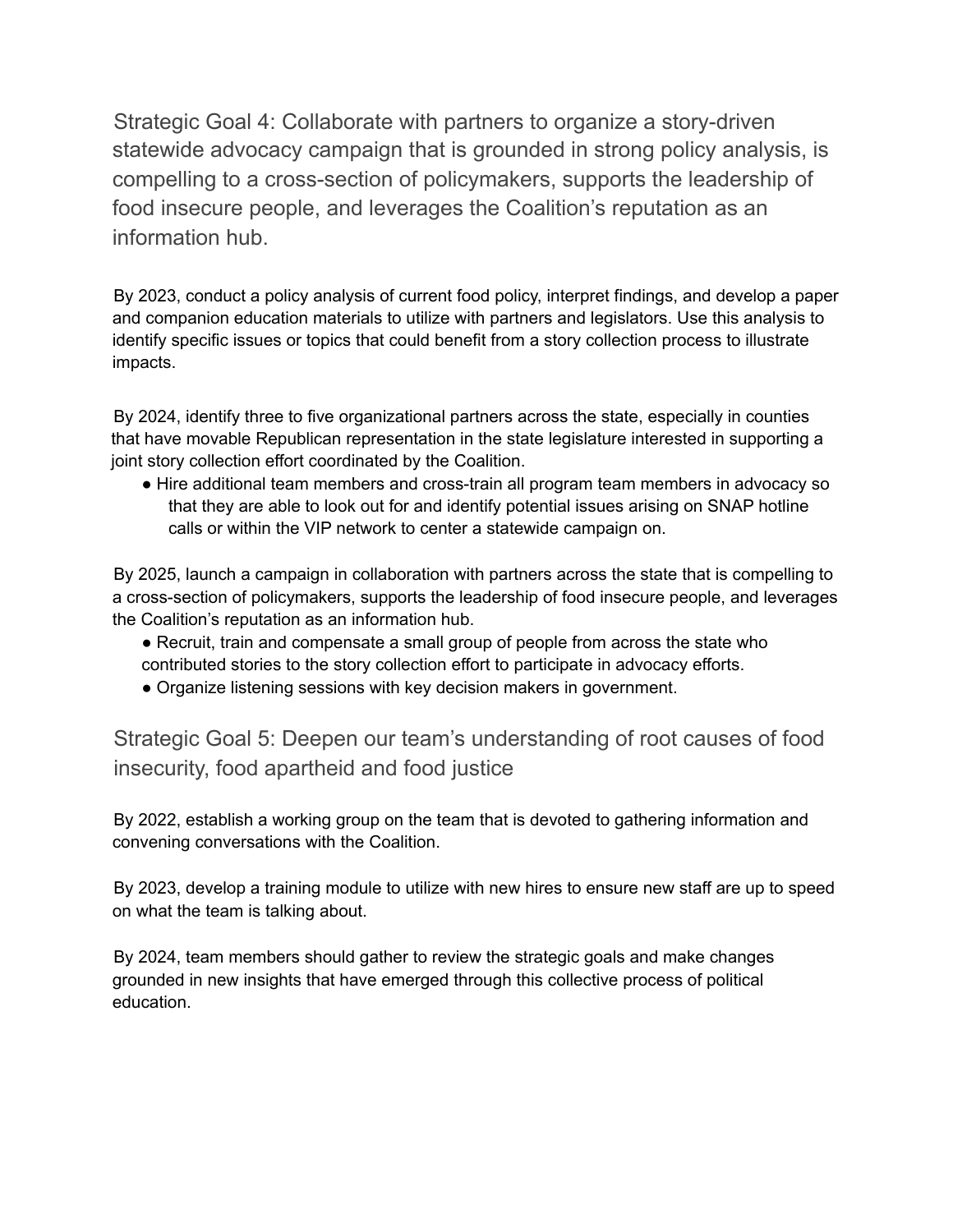## Internal Goals

Internal Goal 1: Restructure to support strategic and internal goals

By 2023, shift staff structure to:

- Increase executive director's capacity to lead the organization on strategic and internal goals by decreasing the number of staff that report to her directly.
- Strengthen the cross-pollination of information across programs to remove barriers to access for SNAP hotline callers, strengthen community-based food distribution network efforts and support effective story-driven advocacy.
- Empower staff to set clear goals and take ownership of them.
- Empower staff to learn new skills and grow.

Proposed structure is depicted [here.](https://docs.google.com/presentation/d/1M20htJf7L-V_om_99csYrhE6SxXoFPlJ/edit?usp=sharing&ouid=107248172978725006394&rtpof=true&sd=true)

Internal Goal 2: Invest in performance management and team member professional development to increase team efficiency, effectiveness, satisfaction and retention.

Over the next five years, the Coalition commits to develop the capacity to:

- Provide management training to all managers.
- Empower team members to take ownership of their work.
- Empower team members to set goals for themselves in annual performance review.
- Build in support for team members to meet expectations of their role.
- Empower team members to learn new skills, experiment, and grow.
- Empower team members to increase their understanding of root causes.

Internal Goal 3: Engage team members and board in organization's efforts to become an anti-racist multiracial organization

Over the next five years, the Coalition commits to develop the capacity to:

- Implement an annual team values audit.
- Regularly name and reinforce meeting norms that encourage healthy conflict.
- Support members of the board and staff to participate in training opportunities and workshops that support staff to have open and honest conversations about race.
- Support Board and staff to participate in training opportunities that increase staff understanding of root causes of food insecurity.
- Normalize and encourage members of the board and staff to name white-supremacy and systems of impression when talking about root causes of food insecurity.